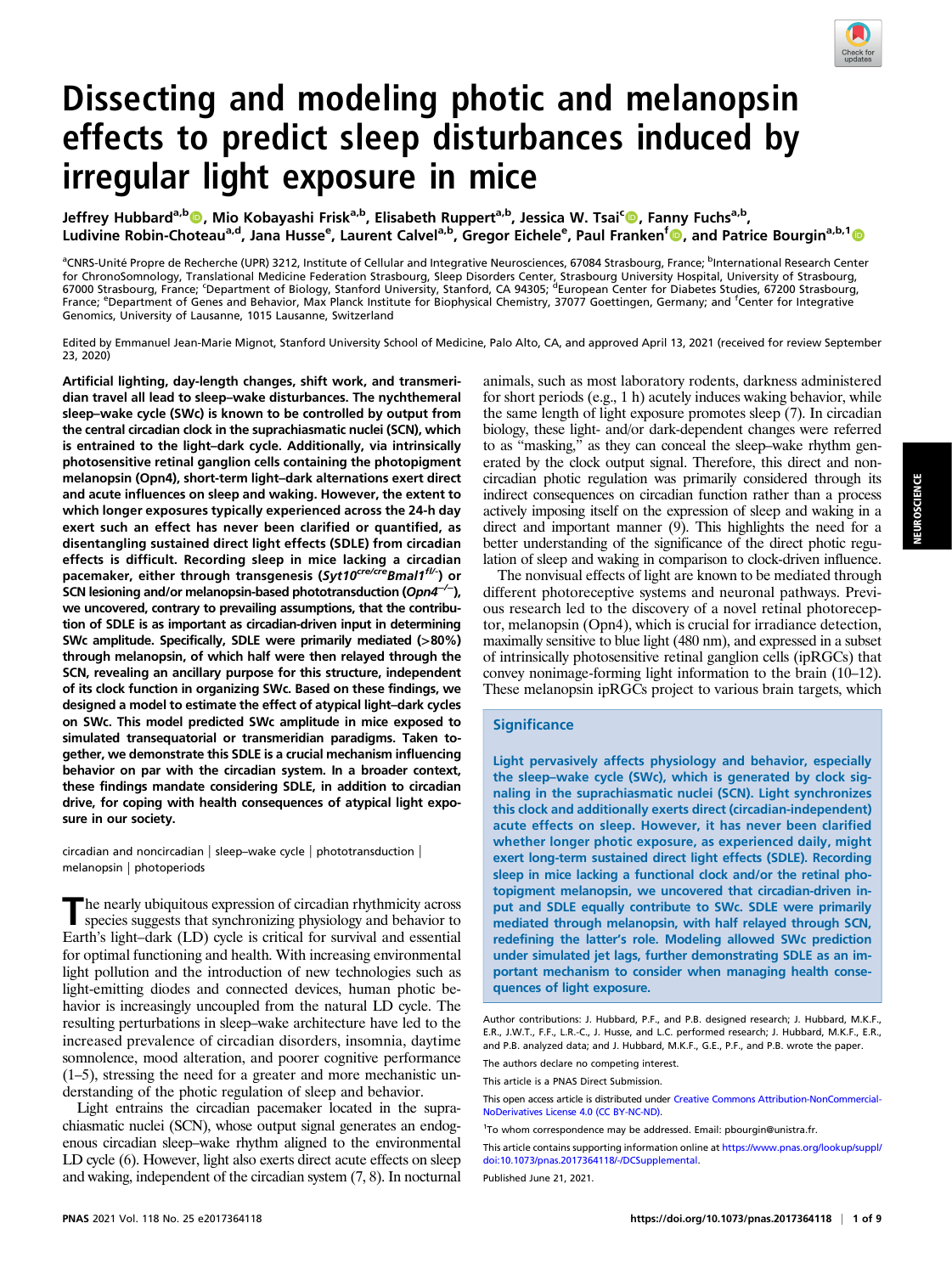are thought to mediate light influence on physiology and behavior (13–15). Clock synchronization and circadian rhythm entrainment is mediated by projections to the SCN (16–18), whereas innervation of the sleep-promoting neurons of the ventrolateral preoptic area (VLPO) (19, 20) or the subparaventricular zone are thought to mediate light's direct effects on sleep, yet it remains to be clarified whether the SCN might also participate in mediating those direct photic effects. Moreover, the loss of melanopsin does not abolish these responses, demonstrating that other photoreceptors involved in vision, the rods and cones, also play a role (12). Furthermore, the loss of ipRGCs results in dramatic loss of nonvisual effects, indicating that these cells receive inputs from rods and cones and are also the principal conduit for nonvisual light input from these photoreceptors (12, 18, 21–23). However, the degree of overlap between these two systems for regulating nonvisual responses is not yet certain.

In recent years, the development of transgenic mouse models targeting these phototransduction pathways has revealed the pronounced effects of light and dark pulses of short duration on sleep and waking (11, 12, 24). Moreover, we previously showed that this acute and direct photic influence can be observed at all times of day (12). These observations raise the question as to whether longer periods of light and dark exposure, such as those of the 24-h LD cycle, exert sustained direct noncircadian effects, that is, continuous acute effects that could be observed over longer periods of time. One could postulate that the complete absence of light (constant darkness [DD] experiments) would allow for the extrapolation of the influence of sustained direct photic effects; however, this would not consider the possibility that the absence of light would lead to circadian disruption. Thus, under standard LD cycles, the contribution of direct noncircadian photic regulation in shaping the sleep–wake cycle has to date never been properly quantified due to the difficulty in disentangling it from the circadian effects.

In the current study, we sought to address three related issues: 1) the quantification of the respective contribution of circadian effects (CE) and sustained direct light effects (SDLE) in shaping the 24-h sleep–wake cycle; 2) the identification of the pathways underlying those effects (i.e., the respective role of the photoreceptive systems), melanopsin versus rods and cones, and the respective role of the SCN versus non-SCN brain relays as conduits for this direct photic regulation of the sleep–wake cycle; and 3) whether quantifying the respective contributions of CE and SDLE allows for the prediction of the nychthemeral sleep– wake distribution under unnatural LD cycles, such as those experienced during jet lag. Recording sleep in mice lacking a functional central clock either through SCN lesioning or *Bmall* tissue-specific clock gene deletion and/or melanopsin-based phototransduction, we uncovered that CE and SDLE contribute in equal proportion to shaping the nychthemeral cycle. Furthermore, analyzing sleep in melanopsin-deficient mice with or without disabled SCN revealed that SDLE are primarily (>80%) mediated through melanopsin-based phototransduction, half of which passes via the SCN, implying a noncircadian function for the brain structure comprising the master circadian clock. To further validate our findings, these data were integrated into a model that accurately predicted 24-h sleep–wake distribution in mice exposed to a simulated "jet lag" or transequatorial travel paradigm.

## Results

Nychthemeral Sleep–Wake Cycle Amplitude Is Decreased by Half in the Absence of Light or when Light Is Equally Distributed Across 24 h. To estimate overall light influence on the 24-h sleep–wake cycle amplitude, we recorded sleep electrocorticograms (ECoG) in animals in the absence of light or when light is equally distributed across 24 h. Here, and below, we defined the nychthemeral sleep–wake cycle (SWc) amplitude as the difference in non-rapid eye movement sleep (NREMS) amounts between 12-h light (day)

and 12-h dark (night) periods. Similar analyses were performed using waking or rapid eye movement sleep (REMS) for calculating SWc amplitude, leading to comparable observations. Of note, hourly NREMS amounts across the 24-h period follow a more square-like distribution, therefore taking the 12-h LD difference is appropriate as an amplitude estimate. Furthermore, under constant darkness, the term "subjective light" defines the ZT0-12 period corresponding to the 12-h light phase of the preceding days, and the term "subjective dark" corresponds to the ZT12-24 period, that is, the 12-h dark phase of the preceding days, given that a circadian phase shift would be negligible during a single day of DD. Under DD, we found that SWc amplitude was reduced by  $\sim$ 1 h (Fig. 1 B and C and [SI Appendix](https://www.pnas.org/lookup/suppl/doi:10.1073/pnas.2017364118/-/DCSupplemental), Fig. S1C), representing 45% when compared with LD12:12, indicating that the 55% remaining was generated by the circadian drive. Another way to estimate the overall effects of light is to record sleep and waking under ultradian light/dark cycles, in which light and dark pulses are evenly distributed throughout the nychthemeron with pulse-induced effects on sleep superimposing on the circadian modulation. Thus, mice were exposed to consecutive 1-h light and 1-h dark pulses (LD1:1), which we previously used to analyze the acute direct effects of light according to the time of day (12). Next, a group of animals was exposed to consecutive pulses consisting of 3.5 h light and 3.5 h dark (LD3.5:3.5), an alternative condition in which L/D pulses are not aligned to 24 h (24, 25). Under LD1:1, LD3.5:3.5, and DD, NREMS amounts were noticeably different ( $SI$  *Appendix*, Fig. S1  $A$ –*[C](https://www.pnas.org/lookup/suppl/doi:10.1073/pnas.2017364118/-/DCSupplemental)*). With these two ultradian LD cycles, we assumed that the direct effects of alternating light and dark pulses nullified one another over time and that the residual SWc amplitude represented the remaining circadian influence. Remarkably, the circadian contribution under these two ultradian LD regimes were found to be within the same range as was calculated previously under LD12:12 (LD1:1, 50  $\pm$  11% and LD3.5:3.5, 52  $\pm$  7% versus 55%  $\pm$  6% in DD; [SI](https://www.pnas.org/lookup/suppl/doi:10.1073/pnas.2017364118/-/DCSupplemental) Appendix[, Fig. S1](https://www.pnas.org/lookup/suppl/doi:10.1073/pnas.2017364118/-/DCSupplemental)D). Thus, this decrease by half of the SWc amplitude demonstrates a crucial role for the direct influence of light in driving the nychthemeral sleep–wake distribution and further suggests that it can be sustained for longer periods of time, with acute and sustained DLE having very similar effects. However, under those conditions, it cannot be ruled out that the circadian system is not altered in the absence of light or under alternating light signals. Therefore, this underlines that the reduction of SWc amplitude observed here may also result from an alteration of CE, a question that our step-by-step approach below addresses.



Fig. 1. Melanopsin-based SDLE contributes to approximately one-third of the SWc amplitude. (A) Dynamics of the accumulated differences demonstrate that  $Opn4^{-/-}$  mice lose 2 h of NREMS per day, with a maximum effect (1.5 h) during the light period (average of 2 consecutive days under LD12:12). (B) NREMS amount during light period under LD12:12 (Left) is decreased in Opn4<sup>-/-</sup> and similar to that during subjective light period under DD in both genotypes (Right). (C) SWc amplitude in Opn4<sup>+/+</sup> and Opn4<sup>-/−</sup> mice under DD did not differ. These observations demonstrate that sleep loss during the light period and subsequent SWc amplitude decreases in Opn4<sup>-/-</sup> mice result from a lack of Opn4-based SDLE and not from a reduction in circadian signal. DD: sham Opn4<sup>+/+</sup>  $n = 5$ ; sham Opn4<sup>-/-</sup>  $n = 7$ . Asterisks denote significant post hoc differences after ANOVA between LD conditions (blue) and the genotype (red).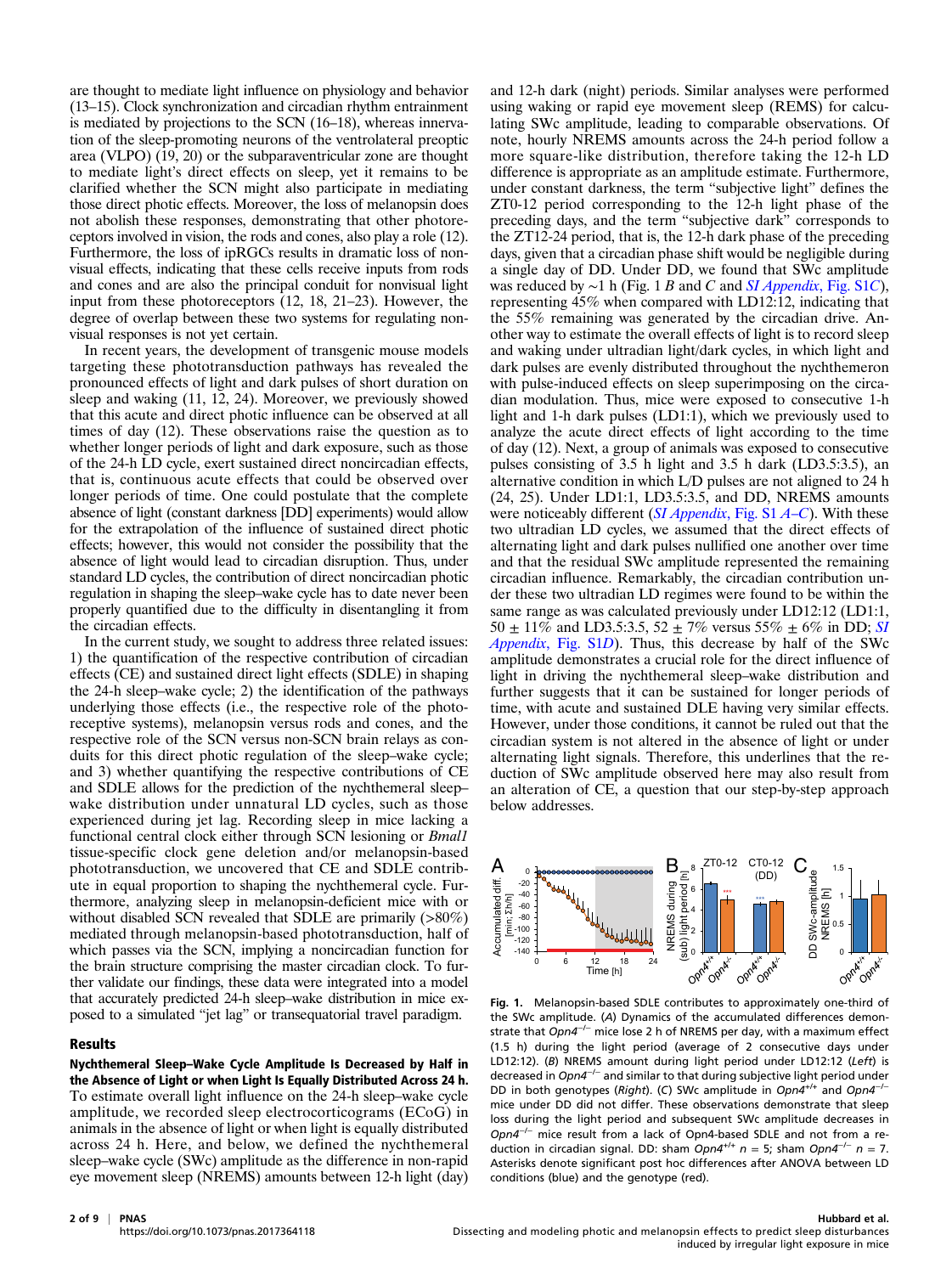SDLE Are Primarily Mediated by Melanopsin-Based Photoreception. Melanopsin has been shown to be the primary mediator of the acute direct influence of light on sleep and waking, with rods and cones playing only a minor role (for review, see ref. 7). To determine whether melanopsin-based direct photic influence would be sustained for longer periods, therefore contributing to the SWc, we assessed sleep in melanopsin-deficient mice  $(Dpn4^{-/-})$ . Under LD12:12, mice lacking melanopsin, in comparison with wild-type (WT) animals, displayed a 1.5-h reduction in NREMS, similar to what we previously observed in these mice (12). This NREMS decrease constantly accumulated across the entirety of the 12-h light phase (Fig.  $1A$ ). The reduction in NREMS also continued during the dark period but to a lesser extent (0.5 h), thereby reducing SWc amplitude and resulting in a 37% decrease compared with  $WT$  controls  $(Opn4^{+/+})$ . In the context of SDLE, we interpreted this as a lack of melanopsin-driven input, assuming that CE were not impacted in these mice by a life-long loss of Opn4. We verified this latter point by confirming SWc amplitude under DD did not differ between mice either expressing melanopsin or not (Fig. 1B). Moreover, the accumulated NREMS loss during the 12-h light phase in  $Opn4^{-/-}$  mice (Fig. 1A) was similar to the NREMS reduction observed during the subjective light period (CT0-12) under DD in both WT and  $Opn4^{-/-}$  mice (Fig. 1C). Therefore, NREMS reduction in these animals resulted not from a circadian defect but a lack of direct photic influence, identifying that one-third (37%) of SWc amplitude was driven by Opn4-mediated SDLE.

One-Quarter of the Nychthemeral SWc Is Determined by SCN-Independent Sustained Direct Light Effects. The most straightforward method to eliminate the influence of CE on the sleep–wake distribution is to disable the central circadian pacemaker (SCN). To calculate the proportion of the SWc amplitude generated by SCN-signaling, we studied two groups of mice in which this structure had been either physically removed through thermolytic lesioning (SCNx) or rendered inert through the deletion of the clock gene *Bmall* in the SCN (Syt10<sup>Cre/Cre</sup>Bmal1<sup>fl/-</sup>), which halts clock function while leaving the SCN physically intact (26). First, we performed a set of experiments to assess SCN functionality and to control for the putative limitations of each model; that is, lesion-induced structural damages as well as potential consequences of deleting *Bmall* in Syn10-expressing cells outside the SCN.

Under DD conditions, SCNx mice were arrhythmic, which was confirmed by sleep ECoG recordings (Fig. 2B). We then verified that lesioning the SCN preserved the underlying phototransductive system, as the retinohypothalamic tract is in close proximity to the SCN. We ensured that underlying pathways were mostly preserved by SCN lesioning through injection of an anterograde tracer (cholera toxin subunit-B [CtB]) into the posterior chamber of the eye. Even if it was not possible to conclude that the lesions fully spared all retinal projections, we found that they were conserved to a similar extent as for sham-lesioned controls, both in cases of highly innervated brain structures such as the ventral geniculate leaflet nucleus and the superior colliculus as well as areas less innervated but critically relevant for sleep regulation such as the VLPO ([SI Appendix](https://www.pnas.org/lookup/suppl/doi:10.1073/pnas.2017364118/-/DCSupplemental), Fig. S2 A–[D](https://www.pnas.org/lookup/suppl/doi:10.1073/pnas.2017364118/-/DCSupplemental)). The efficacy of SCN lesioning was confirmed postmortem with arginine vasopressin (AVP) and DAPI whole-brain staining ([SI Appendix](https://www.pnas.org/lookup/suppl/doi:10.1073/pnas.2017364118/-/DCSupplemental), Fig. S2 E–[H](https://www.pnas.org/lookup/suppl/doi:10.1073/pnas.2017364118/-/DCSupplemental)).

Our second mouse model,  $Syt10^{Cre/Cre}Bmal1^{fl/-}$ , had been previously shown to be arrhythmic in both SCN clock gene expression and general locomotor activity under DD (26). In the present work, we further confirmed the effective abolishment of the SCN clock in these mice through actimetry and ECoG recordings under constant darkness, which revealed a total loss of sleep–wake rhythmic activity as well as abolishing NREMS differences between subjective light and dark periods (Fig. 2B). Then, to assess the extent to which SCN neurons remained responsive to light, we quantified c-Fos expression, a marker of neuronal activation, in

response to a 1-h light pulse administered during the dark period (Zeitgeber time [ZT] 15 to 16). This is a time of day when lightinduced c-Fos immunoreactivity and the resulting phase delay of the circadian rhythms of locomotor activity are known to be maximal (11, 12). Overall, the light pulse–induced c-Fos immunoreactivity was dramatically decreased in  $Syt10^{Cre/Cre}Bmal1^{fl/2}$  as compared with both control groups (Syt10<sup>Cre/Cre</sup>Bmal1<sup>+/-</sup> and WT mice; Fig. 2A). It should be noted that a few SCN cells in the retinorecipient part of the SCN were still reactive to light in  $Syt10^{Cre/Cre} Bmal1<sup>f1/-</sup>$ , but no remaining c-FOS expression was observed in the shell part of the SCN, which receives input from the core and corresponds to the clock output region (27), suggesting a lack of noncircadian phototransduction through this structure. This disabling of the system was supported by the observation in these mice of a lack of AVP immunoreactivity, a neuropeptide present in SCN cells regulating interneuronal coupling and circadian behavior (28, 29), while AVP immunoreactivity could still be detected in surrounding structures (Fig.  $2A$ , *iii* and *v*). Thus, taken together, these results confirm the lack of functionality of the SCN and the complementarity of these two approaches (lesioning versus conditional clock gene deletion) to control for the putative limitations inherent to each one, demonstrating their pertinence to study SDLE in the absence of circadian influence.

Under LD12:12 conditions, SCN-disabled mice revealed clear differences in the 24-h time course of NREMS (Fig. 2C). Overall, NREMS amounts were still higher during the light period, although they were significantly reduced as compared with controls. Taking differences in the SWc amplitude between both sham and SCNx animals, we were able to determine the percentage of photic information passing through the SCN. The difference in SWc amplitude between controls (WT and  $Syt10^{Cre/Cre}Bmal1^{+/-}$  mice) and  $Syt10^{Cre/Cre}Bmal1<sup>f1/-</sup>$  was identical, further validating the estimation of the contribution of the SCN. SWc amplitude under LD12:12 was ~2.5 h in all control groups (WT and  $Syt10^{Cre/Cre}Bmal1^{+/-}$ ). In comparison with controls, the disablement of the SCN induced a profound reduction in SWc amplitude that was remarkably similar in both models, 76.4 and 76.8% in SCNx and  $Syn10^{Cre/Cre}\dot{B}mall^{fl/-.}$ . respectively (Fig. 2D). Of note, about one-quarter of the SWc amplitude was conserved in these two models. This indicates that light exerts a sustained direct noncircadian effect, strong enough to uphold a 24-h organization of sleep and waking in the absence of SCN-generated circadian rhythms and that SCN-driven signaling is responsible for three-quarters of the SWc amplitude observed under LD12:12.

The SCN Acts Not Only as a Clock but Mediates Half of the Sustained Direct Alerting Effects. Thus far, we demonstrated that 77% of the SWc amplitude depends on SCN output, and we could therefore assume this to be the result of its inherent clock function. However, we could not rule out that part of this SCN-dependent SWc amplitude arose from direct effects of light mediated through the SCN independently of clock mechanisms. To separate melanopsin-based SDLE mediated through the SCN from pathways external to these nuclei, we examined SWc amplitude in animals lacking melanopsin photopigment  $(Opn4^{-/-})$  with or without a functional SCN (SCNx), which demonstrated that Opn4-based phototransduction accounted for 18% of the SWc amplitude through pathways outside of the SCN and 19% within (Fig.  $3A$  and B). Thus, our observations confirmed that nearly half (49%) of SDLE were mediated through SCN pathways, identifying that this structure, beyond its clock function, significantly influenced vigilance states (Fig. 3C).

Interestingly, the flattened SWc amplitude observed in SCNablated mice resulted mainly from a decrease in waking during the dark phase. Indeed, in nocturnal animals such as mice, darkness is known to exert a wake-promoting effect, whereas in humans, light has been shown to acutely promote alertness, with the highest efficiency of blue light centered around 480 nm, within the spectral response peak of melanopsin (4, 30). Therefore, we calculated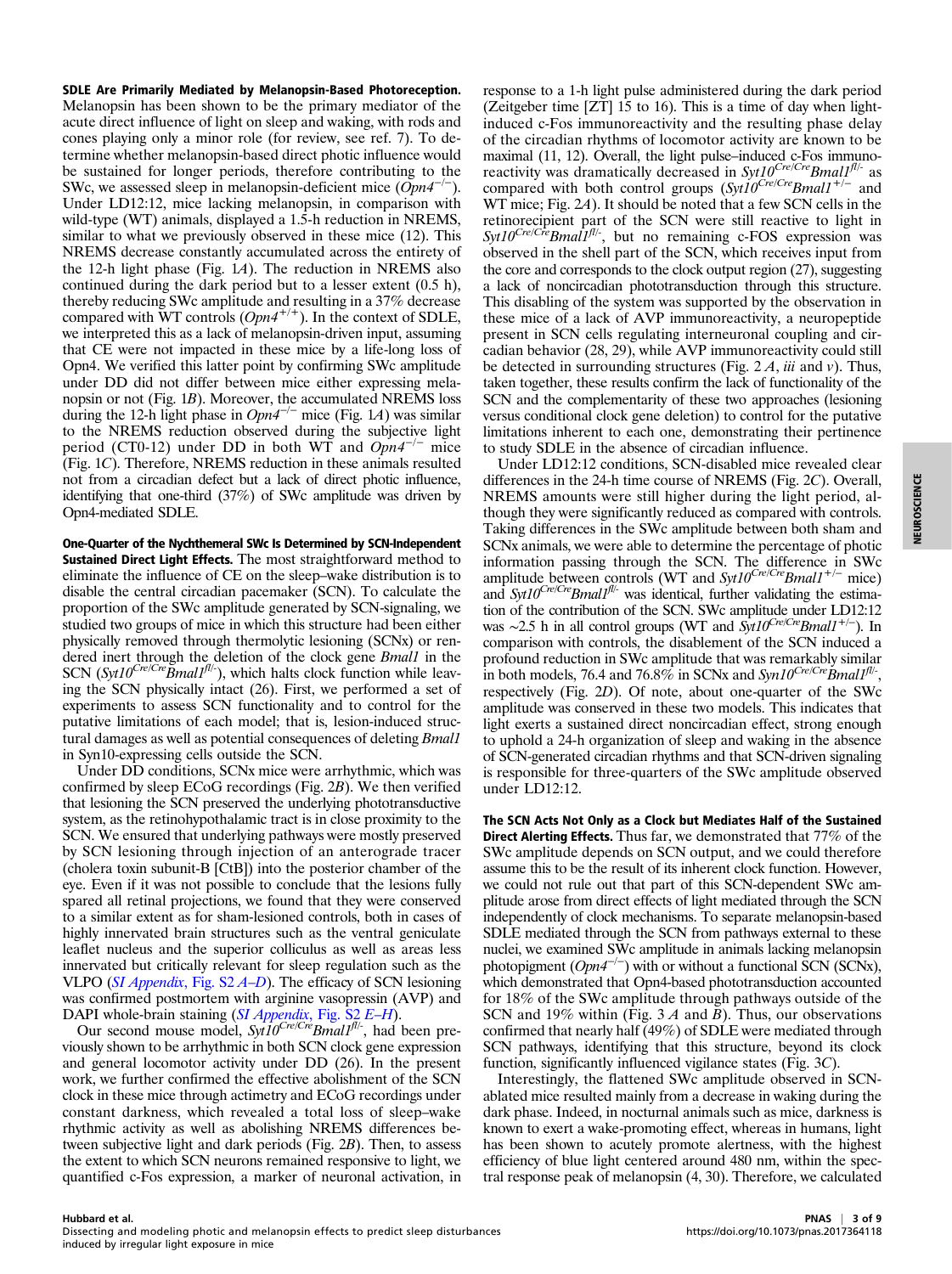

Fig. 2. SCN-independent direct effects of light determine about one-quarter of SWc amplitude. (A) Effects of the L pulse administered during the habitual dark period (ZT 15 to 16) on c-Fos immunoreactivity in the SCN of the different mice genotypes. c-Fos immunoreactive cells are labeled in red and AVP immunoreactive cells in green. Light pulse– (+LP; at ZT 15 to 16) induced c-FOS immunoreactivity (red) in the SCN in (i) Syt10<sup>Cre/Cre</sup>Bmal1<sup>+/−</sup> controls. Lightinduced c-Fos immunoreactivity was partially conserved in the retino-recipient (core) but absent in the clock output region (shell) in (iii) Syt10<sup>Cre/Cre</sup>Bmal1<sup>fl/-</sup> demonstrating the alteration of SCN response to photic information. No c-FOS induction was seen in the absence of a light pulse in both Syt10<sup>Cre/Cre</sup>Bmal1<sup>+/−</sup> controls (−LP; ii) and Syt10Cre/CreBmal1<sup>fli-</sup> (−LP; iv). Moreover, in Syt10Cre/CreBmal1<sup>fli-</sup>, AVP expression (a marker of clock output in the shell part of the SCN, green) is abolished in the SCN (v) (that remains structurally intact; vi: DAPI staining, gray) but not in surrounding areas (iii-v). AVP expression in the SCN is preserved in Syt10<sup>Cre/Cre</sup>Bmal1<sup>+/−</sup> (i, ii, and vii). (Scale bars, 100 μm in A, i–iv, 500 μm in A, v–vii.) (Bottom Right) Histogram represents quantification of lightinduced c-FOS expression in SCN neurons (viii). The light pulse–induced c-Fos in the SCN in similar proportion in all control groups (Syt10<sup>Cre/Cre</sup>Bmal1<sup>+/-</sup>, WT). was external to the expression of the set and Syt10<sup>Cre/Cre</sup>Bmal1<sup>fl/-</sup> n = 6. Data are expressed as mean  $\pm$  SEM. Two-way ANOVA: P<sub>light pulse</sub>  $\leq$  0.001; P<sub>genotype</sub>  $\leq$  0.001, post hoc t test: \*P < 0.05). Raw multichannel images are available (see ref. 40). (B) Difference in NREMS amounts between subjective light and dark periods (SW amplitude) under DD conditions in Syt10<sup>Cre/Cre</sup>Bmal1<sup>fl/-</sup> mice and their controls. SW amplitude of SCN-disabled mice (Syt10<sup>Cre/Cre</sup>Bmal1<sup>fl/-</sup>) did not significantly differ from zero confirming SW arrhythmicity in these mice. Values represent means  $\pm$  SEM. (C) Time course of NREMS in SCNx, Syt10<sup>Cre/Cre</sup>Bmal1<sup>fl</sup> and their controls for 2 d under LD12:12. (D) SWc amplitude under LD in SCN-invalidated mice and their controls (amplitude defined as the difference in NREMS amounts between light [day] and dark [night] periods, average of 2 consecutive d under LD12:12). The lack of a functional SCN/clock affects the SWc by reducing its amplitude by 1.8 h in SCNx mice (LD NREMS difference:  $39 \pm 13$  min) and by 1.7 h in SCN-disabled mutants (LD NREMS difference:  $40 \pm 16$  min). Immunohistochemistry experiments:  $n = 3$  to 4 per group/condition. ECoG experiments: sham  $Opn4^{+/+}$   $n = 9$ ; SCNx  $Opn4^{+/+}$   $n = 10$ ; WT  $n = 7$ ; Syt10<sup>Cre/Cre</sup>Bmal1<sup>+/−</sup> n = 7; and Syt10<sup>Cre/Cre</sup>Bmal1<sup>fl/-</sup> n = 10. Psi symbols denote Opn4 genotype post hoc differences, delta denote SCN condition post hoc difference, and beta denote Bmal1 versus control post hoc difference.

the power spectral density of the ECoG to quantify theta (7 to 10 Hz) and gamma (40 to 70 Hz) activities, known to be correlates of exploratory behavior and alertness (31–33). Remarkably, both were significantly decreased in each of the SCN-deficient models, specifically during the 12-h dark period of LD12:12 ([SI Appendix](https://www.pnas.org/lookup/suppl/doi:10.1073/pnas.2017364118/-/DCSupplemental), [Fig. S3](https://www.pnas.org/lookup/suppl/doi:10.1073/pnas.2017364118/-/DCSupplemental)), indicating that the alerting effect of darkness in nocturnal animals (inverted in diurnal species) is primarily signaled though the SCN.

SDLE and CE Equally Contribute to Shaping the 24-h SWc. Although we have shown that SDLE were primarily mediated by Opn4 dependent pathways, a possible contribution of rods- and conesbased photoreception could not be excluded. To address this, we calculated SWc amplitude in SCNx  $Opn4^{-/-}$  mice, giving us an estimate of rod/cone-based SDLE mediated outside the SCN, which was found to be low ( $\sim$ 5%; Fig. 3B). However, these values were not significantly different from zero (one-sample signed rank test,  $P = 0.22$ ), signifying that their contribution is likely negligible. Summarizing these findings indicated that 42% of the SWc amplitude was determined by SDLE, that is, the SDLE contribution we previously calculated in the absence of light under DD in WT animals (45%), and we therefore attributed this 3% difference to a possible contribution of SCN-dependent rod/cone-based phototransduction (Fig. 3C). This confirms the results from our initial DD experiment on the role of light in determining the SWc and further demonstrates that optimal functioning of SDLE requires both melanopsin-based phototransduction and a functional SCN in addition to other brain relays such as the VLPO.

These results encompass different photic and circadian regulatory factors (CE versus SDLE, Opn4 versus rods/cones, and SCN versus non-SCN–mediated transmission), leading us to conclude that SDLE and CE are nearly equal in influencing 24-h sleep– wake distribution. This estimate was corroborated by analysis of WT mice under the previously mentioned ultradian cycles in which light and dark pulses were evenly distributed over the nychthemeral cycle, indicating approximate SWc amplitude values of 50 and 48% for LD1:1 and LD3.5:3.5, respectively ([SI Appendix](https://www.pnas.org/lookup/suppl/doi:10.1073/pnas.2017364118/-/DCSupplemental), [Fig. S1](https://www.pnas.org/lookup/suppl/doi:10.1073/pnas.2017364118/-/DCSupplemental)). Finally, regarding other vigilance states, the contributions of CE and SDLE to REMS distribution were similar to those we calculated for NREMS ([SI Appendix](https://www.pnas.org/lookup/suppl/doi:10.1073/pnas.2017364118/-/DCSupplemental), Fig. S4). Overall, the remarkable coherence of our results across experimental conditions strengthens the robustness of our observations on an equal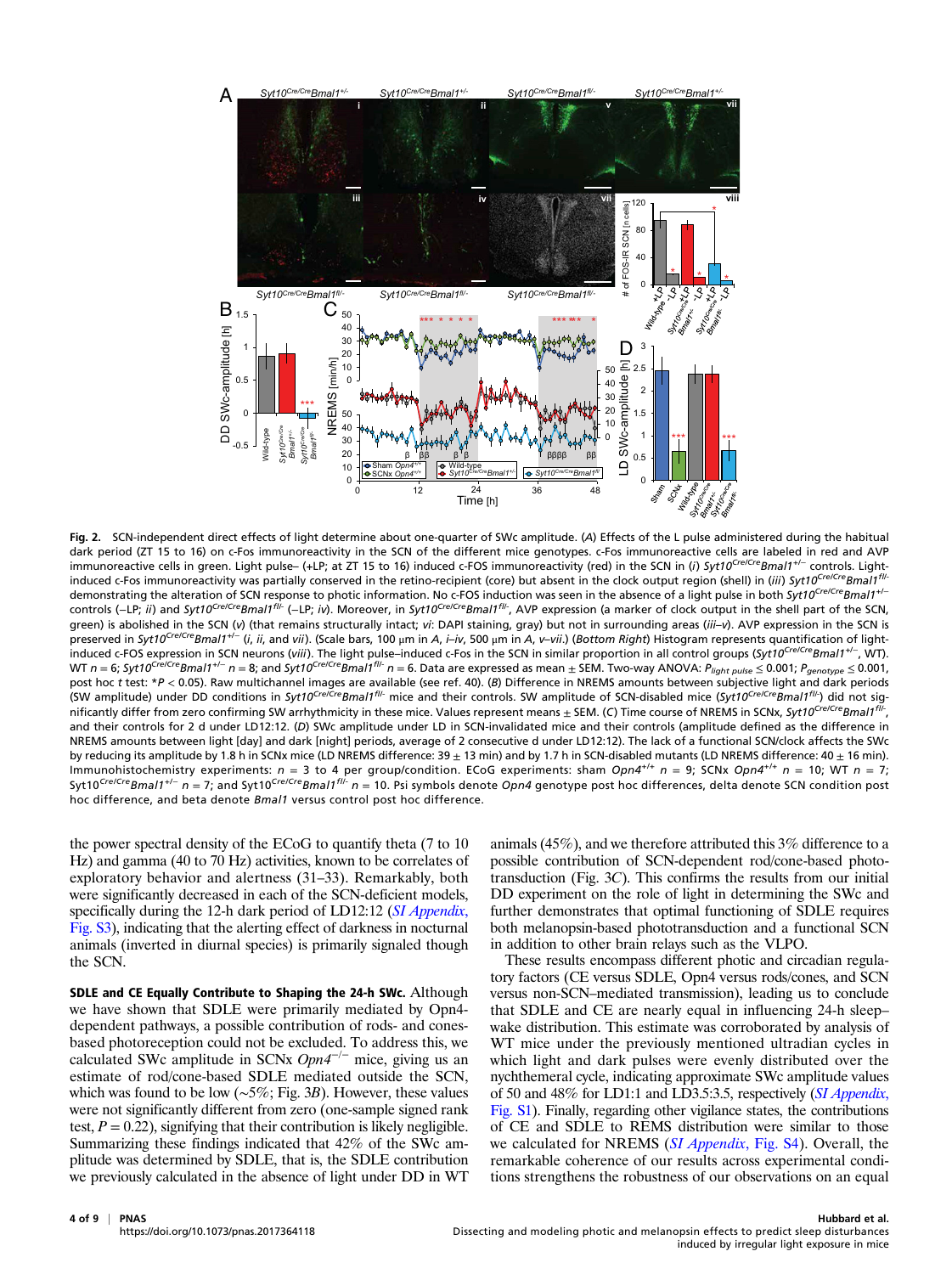

Fig. 3. The SCN, beyond its clock function, mediates part of the sustained direct effects of light. (A) Time course of NREMS during LD12:12 showed sham and SCNx Opn4<sup>−/−</sup> mice were significantly different (two-way repeated measures ANOVA,  $_{\rm group~x~time;}$   $P$  < 0.001) as the time course of NREMS over 24 hr is flattened. (B) SWc amplitude between sham and SCNx mice with or without melanopsin. SCNx Opn4<sup>−/−</sup> do not significantly differ from zero. (C) Intergroup differences in SWc amplitude to calculate percentage contributions to SWc amplitude of the different pathways involved. (D) Respective contribution (%) of the different pathways involved in shaping the SWc: contribution of CE versus SDLE (boxes), SCN versus other brain relays, and SDLE contribution mediated by melanopsin- (blue) versus rod/cones-based (green) photoreception (Materials and Methods). The red squares (line) in A represent significant post hoc differences between groups. Asterisks represent paired t test significance from sham WT mice. LD12:12: sham Opn4<sup>+/+</sup> n = 9; sham Opn4<sup>-/-</sup> n = 7; SCNx Opn4<sup>+/+</sup>  $n = 10$ ; and SCNx Opn4<sup>-/-</sup>  $n = 8$ .

contribution of CE and SDLE as well as on the respective role of the different underlying pathways.

We summarized our findings in a model presented in Fig. 3 C and D, integrating the respective contributions of the main phototransduction pathways regulating the natural SWc through use of SWc amplitude as a proxy. Briefly, the role of each component was calculated based upon intergroup differences of this measure as the degree of SWc amplitude reduction is dependent on the phototransduction element being removed in each. The contribution of the SCN (combined SDLE and CE) was estimated through the SWc amplitude difference between SCN-disabled mice and controls. In addition, the contribution of melanopsin-dependent SDLE was calculated based on the SWc amplitude reduction observed in melanopsin-deficient mice (given that CE were conserved in these mice). The percentage mediated through the SCN was estimated in SCNx animals with the difference between those either possessing or lacking melanopsin. These two latter calculations allowed us to derive the proportion of Opn4-based SDLE mediated through the SCN. The removal of both melanopsin and SCN (SCNx  $Opn4^{-/-}$ ) gave us the contribution of the rods/cones-dependent SDLE mediated through brain relays outside of the SCN (as it was the only pathway conserved), whereas the one mediated through the SCN was negligible. Finally, the calculations under DD, LD1:1, LD3.5:3.5, and from our intergroup comparisons under LD12:12 converged toward an estimation

that SDLE and CE influence is nearly equal. (Fig. 3D). In summary, the model allowed us to describe the contribution of all dissected mechanisms: CE, SDLE, and underlying pathways of melanopsinversus rod/cone-based photoreception, relayed through SCN versus non-SCN brain structures.

Modeling Predicts 24-h Sleep–Wake Distribution under Simulated Jet Lag. We then integrated CE and SDLE contributions (55 and 45%, respectively) into a model aimed at estimating whether these respective effects could estimate overall sleep–wake distribution under other light/dark paradigms. As this was the first time SWc amplitude had been used to derive such a model, we chose two light/dark schedules simulating either transequatorial (i.e., rapid seasonal change) or transmeridian (intercontinental) travel, conditions commonly experienced in modern society. In WT mice exposed to a shortened photoperiod (transequatorial; LD8:16), we found the overall model estimation and shape of the nychthemeral SWc to be similar to values obtained from ECoG recordings (Fig.  $4A$  and B).

Next, a separate group of mice were subjected to a simulated westward transmeridian travel with an 8-h prolongation of the dark period followed by a shifted LD12:12 cycle (Fig. 4 C, Top). Whereas in the first experiment we assumed the SCN output not to be affected, this condition included an additional factor, as shifting the LD cycle induces a phase adjustment of the clock to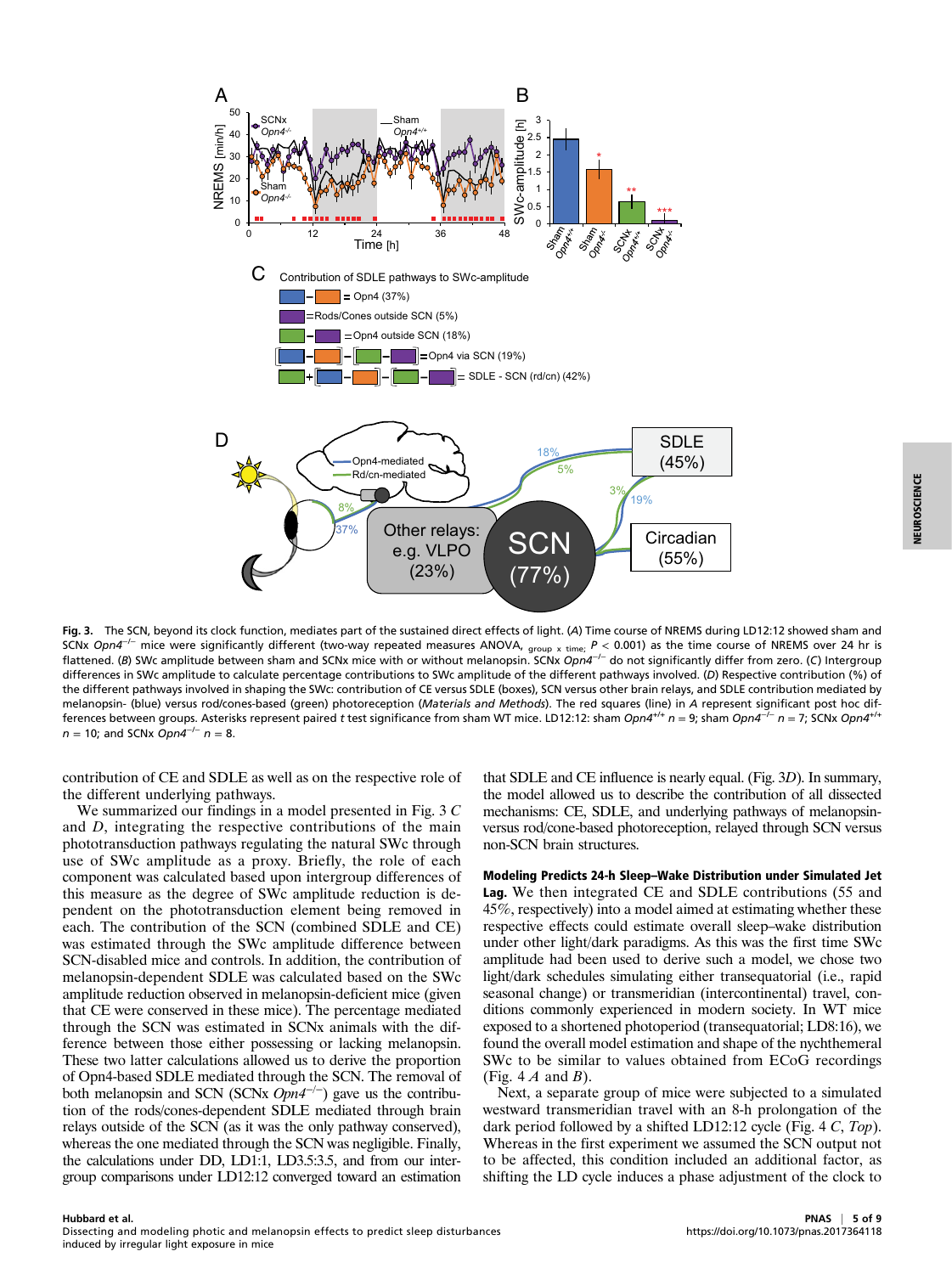the new LD cycle (i.e., jet lag). Indeed, sleep recordings under this condition showed that resynchronization to the new LD12:12 cycle took ∼96 h (Fig. 4C). This same time delay was observed when evaluating locomotor activity patterns, which fully resynchronized by day 5 following the jet lag (for example, see *[SI Appendix](https://www.pnas.org/lookup/suppl/doi:10.1073/pnas.2017364118/-/DCSupplemental)*, Fig. [S5\)](https://www.pnas.org/lookup/suppl/doi:10.1073/pnas.2017364118/-/DCSupplemental). Therefore, we assumed stable entrainment to the new LD cycle across 4 d with a linear shift over this period of time of ∼1.10/ 12 h (derived from a best fit of the observed shift based on NREMS data). To calculate the estimated NREMS time course, hourly values were multiplied by CE (55%) and SDLE (45%) contributions (as in Fig. 3D) and plotted in 3-h bins (Materials and Methods). Remarkably, when integrating this constant (phase shift of CE) into the model, the predicted 24-h NREMS distribution (Fig. 4C, purple line) closely followed the observed changes in NREMS across the entirety of the experiment (11 d; Fig. 4C, red line), although an overall increasing trend in NREMS over the days following resynchronization could not be fully captured by the model. Furthermore, the model predicted the SWc amplitude dynamics, substantiated by linear regression of predicted versus observed values of these changes across subsequent days (Fig. 4D). Indeed, it identified with greatest accuracy the SWc amplitude dynamics, which were initially attenuated as a result from CE and SDLE being out of phase and partially negating one another at certain times of the day before resynchronization (see blue and green lines in Fig.  $4 C$ , *Bottom*). Taken together, these results establish the robustness of this model, further validating our findings of an equal contribution of CE and SDLE in shaping nychthemeral sleep and wake distribution.

## Discussion

In this study, we demonstrate, contrary to the prevailing assumption, that only half of the overall changes to SWc amplitude are generated by a circadian signal, with SDLE being an equally important mechanism. Indeed, these findings challenge our current understanding of how photic input influences the amplitude and pattern of the SWc. Furthermore, we show that SDLE is capable of compensating for the absence of clock-driven influence to help maintain sleep–wake distribution aligned with external LD cues.

This study was designed to investigate the sustained effects of light on sleep–wake distribution, but we acknowledge that other factors potentially influence the distribution of vigilance states. In the current study, we focus only on CE and SDLE, as the experiments were conducted under controlled laboratory conditions, which do not account for other environmental factors known to influence sleep and waking. Indeed, the homeostatic process, defined as an accumulation of sleep pressure with time spent awake and its release during sleep, is another key regulator (34). However, our results on SWc amplitude and the derived model were based on 12-h values of sleep/wake states, which likely contributes to its accuracy, with the kinetics of the homeostatic process being much faster than 12-h periods in mice (35), contrary to humans. Another limitation of this study is the lack of female animal inclusion. While it has been shown that young adult female mice display changes in overall sleep and waking behavior compared with males, circadian rhythms and 24-h sleep–wake distribution in animals of this age are unaffected (36). Furthermore, we acknowledge that these mice are recorded in socially isolated conditions, with identical luminance levels across the light period, and one should be aware that the relative contributions of CE and SDLE and resulting SWc amplitude could be influenced by behavior and social interaction such as mating, foraging, or other ecological conditions. Finally, the present quantification of these CE and SDLE contributions in shaping the SWc, and the resulting modeling, was designed based on controlled conditions to provide a unique framework intended to evolve with the integration of additional environmental factors (e.g., ambient temperature, noise, etc.), which may allow a more precise model to be designed and increase the prediction of sleep–wake distribution at smaller time scales, also facilitating its translation to humans and other species.



Fig. 4. Prediction of nychthemeral NREMS distribution under simulated transequatorial and transmeridian jet lag. (A) Time course of NREMS in WT mice under 48 h of LD12:12 followed by 4 d under LD8:16, simulating a transequatorial travel, with observed values (blue; min/2 h) and predicted values (orange; min/2 h). (B) SWc amplitude from prediction (orange) and from recorded animals (blue) under baseline (first 2 d under LD12:12) followed by 4 d under LD8:16. (C) Time course of NREMS in WT mice under 48 h of LD12:12 followed by 7 d under a simulated 8-h westward "jet lag". The predicted values of daily NREMS distribution (purple) based on the model integrating a shift of 1.1/12 h described in Fig. 3D, combining CE (blue) and SDLE (green), are shown. Daily NREMS distributions are obtained from sleep recordings (red) and are expressed as min/3 h. SH = shift (jet lag). (D) SWc amplitude under baseline (BL; LD12:12) and simulated 8-h westward and "jet lag" conditions across experimental (EXP) days. A linear regression of SWc amplitude is plotted to illustrate resynchronization to the new LD ( $R^2 = 0.99$ ). The values in red obtained from recorded animals perfectly fit the predicted values in purple (one-way repeated measures ANOVA,  $P_{group \times time} = 0.28$ ). The dashed line represents the average baseline value at 100%. All values represent mean  $\pm$  SEM, LD8:16:  $n = 7$ ; jet lag:  $n = 9$ .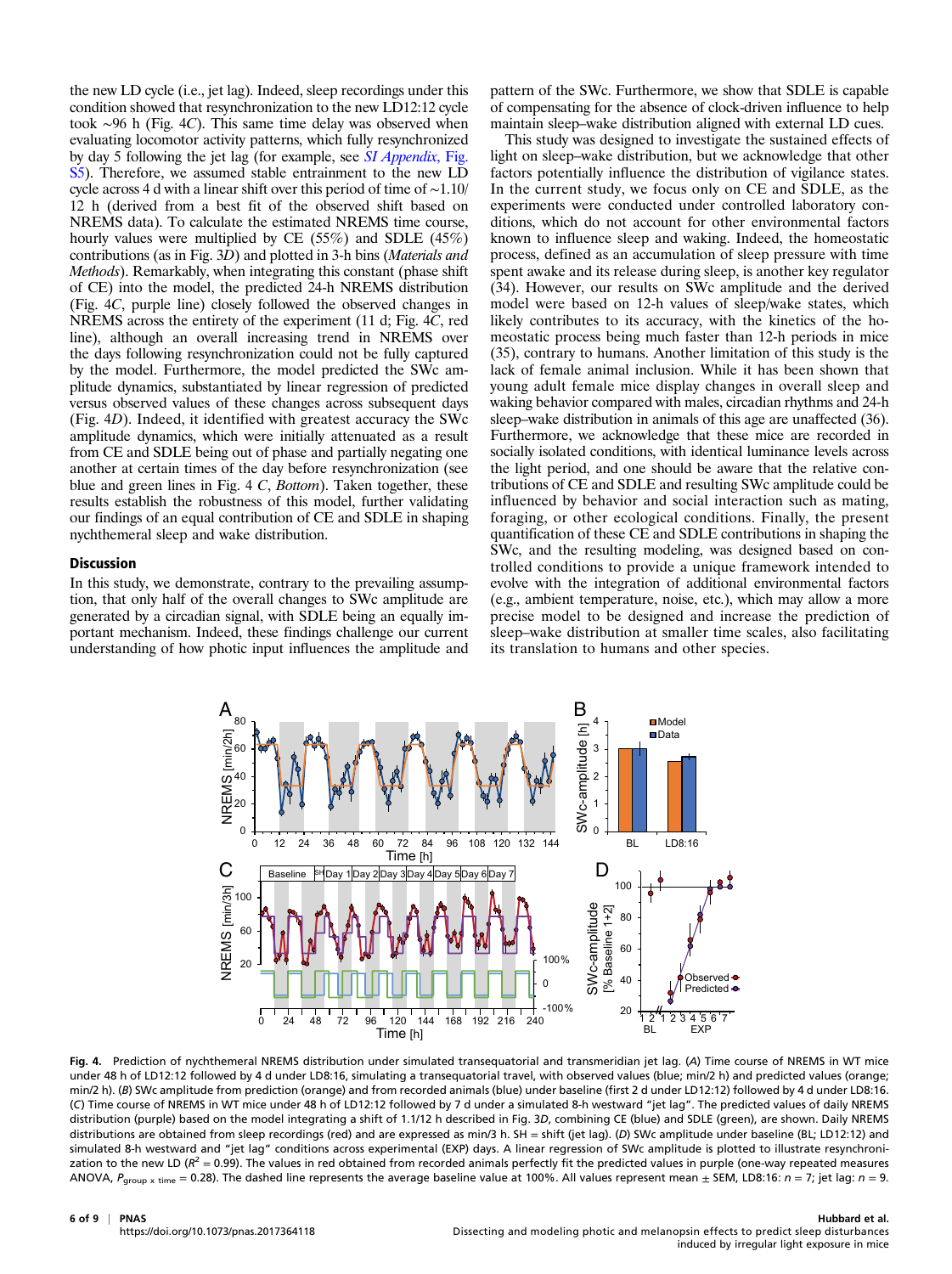Our findings clearly redefine the role of the SCN, which should be seen not only as the orchestrator of circadian rhythms but a critical component of the direct photic regulation of alertness. Deciphering the molecular mechanisms behind circadian and direct photic processes within SCN cells will be crucial for our understanding of how environmental signals interplay with endogenous clock-driven mechanisms for optimal physiological and behavioral functioning. Furthermore, considering that numerous advancements in chronobiology have arisen from the interpretation that observed changes in animals with SCN lesions were solely attributed to the removal of the endogenous pacemaker, the present observations should encourage revisiting some of these conclusions (37). In addition, our findings emphasize the role of melanopsin-based phototransduction, as compared with rods and cones, in mediating the direct effect of light on sleep–wake behavior. This corroborates current literature on the photic regulation of behavior and identifies melanopsin phototransduction signaling as a potentially new pharmacological target for the manipulation of sleep and alertness (7).

This straightforward model emphasizes that optimal functioning requires CE and SDLE to be in phase with one another. Although these data and the proposed model are derived from experiments performed in nocturnal laboratory mice, the conservation of the circadian system and melanopsin-based phototransduction across mice and humans allow us to provide a conceptual framework for future studies in basic and clinical research. However, one should be aware that the interpretation of an equal contribution of CE and SDLE to shaping the 24-h SWc might differ in humans, as the weight of each of these two factors might be different in humans. Indeed, the present findings provide an explanation for the physiological and behavioral disturbances induced by the exposure to inappropriate lighting commonly observed in today's society, currently ascribed solely to a misalignment of the behavior relative to circadian time (1, 2). This could be used as a basis to optimize societal lighting and minimize light pollution as well as its application in certain medical conditions. Indeed, current therapeutics for circadian rhythm sleep disorders (CRSD) are based upon enhancing circadian reentrainment of the clock (5, 38). Our present findings, however, suggest taking into account the direct noncircadian effects of light as a key factor of CRSD management, as the insufficient consideration for SDLE possibly participates in the high rate of unsuccessful treatment (38). Finally, these observations could be an invaluable resource for improving other sleep disturbances, especially in facilitating adaptation to travel across time zones or to extreme latitudes, shiftwork, continuous screen exposure using modern media, or other concomitants of life in modern society.

## Materials and Methods

Animals. All experiments were performed on young adult male mice using 1) Opn4<sup>-/-</sup> and WT littermate controls (12) on a C57BL/6  $\times$  129Sv genetic background and 2) Syt10<sup>Cre/Cre</sup>Bmal1<sup>fl/-</sup> on a C57BL/6 background (26), animals rendered arrhythmic through a conditional deletion of the clock gene Bmal1 in the SCN using a Syt10 Cre driver (26) (from the Max Planck Institute for Biophysical Chemistry). Briefly, Syt10<sup>Cre</sup> mice were crossed to a mouse line carrying a conditional allele of Bmal1, allowing Cre-mediated deletion of the exon encoding the BMAL1 basic helix-loop-helix domain (Bmal1<sup>fl/fl</sup>). To generate experimental animals (Syt10<sup>Cre/Cre</sup>Bmal1<sup>fI/−</sup>), Syt10<sup>Cre/Cre</sup>Bmal1<sup>fI/+</sup> females were crossed to Syt10<sup>Cre/Cre</sup>Bmal1<sup>fl/-</sup> males. As controls, littermates of the genotype Syt10<sup>Cre/Cre</sup>Bmal1<sup>+/-</sup> were used. To control for both the Cre driver and the heterozygosity of Bmal1, we verified that  $\mathit{Syt10}^\mathit{Cre/Cre}$ Bmal1<sup>+/−</sup> and WT mice displayed similar locomotor activity, ECoG, and sleep–wake patterns. All procedures complied with the local and international rules for the Care and Use of Laboratory Animals and were approved by the ethical committees for animal research (protocol no. B6748225 registered at the French Research Ministry). The animals were maintained under environmentally stable conditions (LD12:12; 25  $\pm$  0.5 °C, food and water ad libitum). The genotype was validated by PCR: Opn4<sup>+/+</sup> and Opn4<sup>-/-</sup>; primers: Mel4: 5′-TCA TCA ACC TCG CAG TCA GC–3′; Mel2: 5′–CAA AGA CAG CCC CGC AGA AG–3′; TodoNeo1: 5′–CCG CTT TTC TGG ATT CAT CGA C–3′ (from Sigma Life Science);

Syt10<sup>Cre/Cre</sup>Bmal1<sup>f//-</sup> and Syt10<sup>Cre/Cre</sup>Bmal1<sup>+/-</sup> and WT: Bmal flox forward: 5′-ACT GGA AGT AAC TTT ATC AAA CTG-3′; Bmal reverse: 5′-CTG ACC AAC TTG CTA ACA ATT A-3′; Bmal knockout forward: 5′-CTC CTA ACT TGG TTT TTG TCT GT-3′; Syt10 forward: 5′-AGA CCT GGC AGC AGC GTC CGT TGG-3′; Syt10 reverse: 5′-AAG ATA AGC TCC AGC CAG GAA GTC-3′; and Syt10 KI forward: 5′- GGC GAG GCA GGC CAG ATC TCC TGT G-3′. The experimenters were blind to the experimental group and condition when analyzing the data such as sleep scoring or the quantification of c-Fos immunoreactivity.

#### Surgery.

Lesion of the SCN. The lesioning of the SCN was performed using a thermolytic probe, inserted at +3.6 mm; dorsoventral: +0.95 mm (39). Once lowered into the brain, heating was applied to the probe using a generator (Radionics Lesion Generator System) that allowed for precise control over voltage and temperature. Specifically, these lesions were achieved by heating the 250-μm tip of a TCZ electrode (Radionics) to 55 °C for a duration of 20 s. In order to control for the insertion of the probe into the brain tissue, the same surgery and procedure was completed in sham control mice (the electrode was lowered into the brain using the same stereotactic coordinates) but without using the lesion generator. SCNx and sham control mice were then implanted with ECoG and electromyography (EMG) electrodes (see below) for sleep recording. ECoG implantation. Before undergoing implantation, mice were anesthetized with an intraperitoneal injection of ketamine 80 mg/kg and xylazine 7 mg/kg. Male Opn4<sup>-/-</sup> (n = 16), Opn4<sup>+/+</sup> (n = 19), Syt10<sup>Cre/Cre</sup>Bmal1<sup>f//-</sup> (n = 10), Syt10<sup>Cre/Cre</sup>Bmal1<sup>+/-</sup> (n = 7), and WT (n = 7) mice were implanted with a classical set of electrodes (two ECoG, one reference, and two EMG) in order to record vigilance states using previously published methods (12). Mice were given a minimum of 14 d to recover from surgery and habituate to the sleep recording. The animals were recorded simultaneously using commercially available hardware and software (Micromed France, SystemPLUS Evolution version 1092; Compumedics PSG4, Compumedics).

Experimental Design. After surgery, different groups of mice were exposed to the following light/dark conditions: 1) LD12:12, 2) DD, 3) LD1:1, 4) LD3.5:3.5, 5) simulated transequatorial jet lag (LD8:16), and 6) simulated transmeridian jet lag (8-h prolongation of darkness followed by LD12:12). For anatomy experiments, mice were exposed to a either a 1-h light pulse from ZT 15 to 16 or darkness at the same time.

### Sleep and Wake Analysis.

Locomotor activity monitoring. General activity was monitored using a standard infrared motion detector, and data were analyzed using the ClockLab software package (Actimetrics). SCNx and Syt10Cre/CreBmal1<sup>fl/-</sup> mice were recorded for at least 10 d under LD12:12 followed by 2 wk under DD to measure their free running period to confirm the loss of circadian rhythmicity. Syt10<sup>Cre/Cre</sup>Bmal1<sup>+/−</sup> mice were also recorded under the same conditions to confirm that they display a circadian pattern of locomotor activity similar to those of WT. The actimetry recordings were also performed (in parallel to ECoG recordings).

Sleep Scoring and Spectral Analysis of the ECoG. ECoG and EMG signals were acquired at 256 Hz and stored as continuous data streams. Vigilance states were scored into 4-s epochs using both ECoG and EMG signals based on standard criteria (32). The behavior in each of these 4-s epochs was classified as waking REMS or NREMS by visual inspection of the ECoG and EMG signals. The scoring was performed without information on the recording condition and genotype. The time spent in each of the vigilance states was averaged over 5 m and 1, 12, and 24 h in order to calculate intergroup differences. Spectral analysis was performed on raw signals every 4 s to which a Hamming window had been applied using a discrete Fourier transform. This produced power spectra between 0 and 128 Hz separated into 0.25 Hz bins. Dynamic changes in waking behavior were analyzed for theta (6 to 9 Hz) and gamma (40 to 70 Hz) frequencies and referenced to time periods where values were lowest (ZT 4 to 7).

Model Parameters for Disturbed Light Condition Experiments. The calculations for disturbed light conditions (Fig. 4) were based on the percentages determined under LD12:12 (Figs. 2 and 3) for mice lacking either a functional SCN or melanopsin. Briefly, under the light periods, the NREMS amounts are presumed to be due to photic influence of the circadian (55% CE) and noncircadian (45% SDLE), transduction systems. For baseline and experimental LD8:16 conditions, the following formula was used: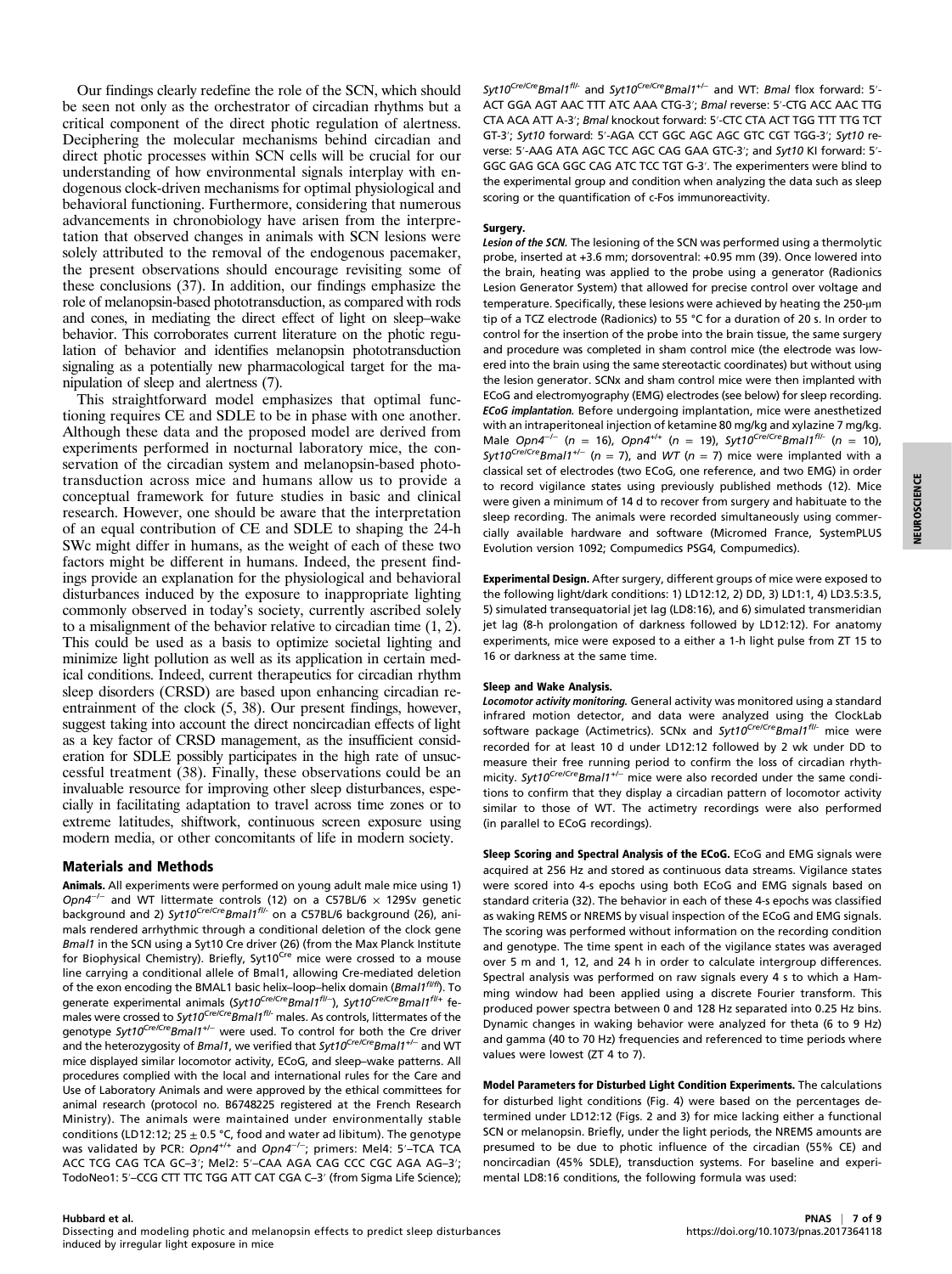$$
\text{Light period} = \left(\text{NREMS}_{\text{total}} \star 0.55\right) + \left(\text{NREMS}_{\text{total}} \star 0.45\right)
$$

$$
Dark period = \left( NREMS_{total \star} 0.55 \right).
$$

For the jet lag experiment (Fig. 4 C and D), a CE shift of 1.1 h per 12 h was used. To achieve this, NREMS hourly values were split into 100 even bins (36 s). Subsequent days accounted for this change:

Light period = 
$$
\sum [(\text{NREMS}_{\text{bin}} * 0.55) + (\text{NREMS}_{\text{bin}} * 0.45)]
$$
  
Dark period =  $\sum [\text{NREMS}_{\text{bin}} * 0.55]$ ;

the values were then collapsed into hourly NREMS amounts. The model is denoted in purple in Fig. 4C and the CE and SDLE contributions in green and blue, respectively.

#### Anatomical Studies.

Immunostaining. After the completion of the protocol, mice were deeply anesthetized with  $CO<sub>2</sub>$  and perfused with 0.1 M phosphate-buffered saline (PBS) pH 7.4 followed by transcardial fixation for 15 min with 4% paraformaldehyde in PBS, pH 7.4. In order to study c-Fos immunoreactivity in response to light in Syt10<sup>Cre/Cre</sup>Bmal1<sup>fl/-</sup> (n = 3), Syt10<sup>Cre/Cre</sup>Bmal1<sup>+/-</sup> (n = 4), and WT ( $n = 3$ ) animals, the euthanasia occurred at the conclusion of a 1-h light pulse administered at ZT 15 and without a light pulse as a negative control. SCNx and sham animals were euthanized 48 h after intraocular injection of CtB (see Retinal Tract Tracing). To control for SCN lesion size and the conservation of retino-cerebral projections, immunohistochemistry was used in SCNx and sham-lesioned animals to stain AVP, DAPI, and CtB. To evaluate SCN cells reactivity to light in Syt10<sup>Cre/Cre</sup>Bmal<sup>fl/-</sup> and their controls, c-Fos expression was quantified in the SCN with AVP staining. The procedure was carried out as described previously (12). After dehydration in 30% sucrose for 48 h, the brains were frozen and cut in a freezing microtome. Freefloating slices, brought to room temperature, were rinsed three times (5 min each) in 0.1 M PBS (pH 7.0), incubated in 5% normal donkey serum (Normal Donkey Serum, 017–000-121 Jackson ImmunoResearch) and 0.25% Triton X-100 (TX) in PBS for 1 h, and then incubated overnight at 4 °C with primary antibodies (rabbit anti-c-Fos IgG, SC52 Santa Cruz Biotechnology, diluted 1:1,000; guinea pig anti-AVP, T-5018 Bachem, 1:2,000; and goat pAb antictB, Calbiochem© 227040, 1:1,000) in a solution containing 0.25% TX in PBS. The following day, sections were rinsed three times (10 min each) in PBS before incubation with secondary antibodies (goat anti-rabbit IgG Alexa 555, Invitrogen 10373021, 1:500; donkey anti-guinea pig conjugated Cy5, Jackson ImmunoResearch, 706–175-148, 1:200; and donkey anti-goat conjugated Alexa 555, Invitrogen A21432, 1:500) in a solution containing 0.25% TX in PBS for 2 h. They were then rinsed three times (10 min each) in PBS and finally mounted on slides, allowed to air dry at room temperature, and cover slipped with mounting solution (glycerol 50%, 0.1 M PBS 50%, and DAPI 1:500, Sigma-Aldrich D9542). The omission of the primary antibody abolished all staining (control).

- 1. T. A. Bedrosian, R. J. Nelson, Influence of the modern light environment on mood. Mol. Psychiatry 18, 751–757 (2013).
- 2. J. Falbe et al., Sleep duration, restfulness, and screens in the sleep environment. Pediatrics 135, e367–e375 (2015).
- 3. K. M. Stephenson, C. M. Schroder, G. Bertschy, P. Bourgin, Complex interaction of circadian and non-circadian effects of light on mood: Shedding new light on an old story. Sleep Med. Rev. 16, 445–454 (2012).
- 4. G. Vandewalle, P. Maquet, D. J. Dijk, Light as a modulator of cognitive brain function. Trends Cogn. Sci. 13, 429–438 (2009).
- 5. U. Kilic, J. Hubbard, P. Bourgin, "Circadian rhythm sleep disorders, 5. Treatment" in Sleep Medicine Textbook, C. Bassetti, Z. Dogas, P. Peigneux, Eds. (European Sleep Research Society, 2014), pp. 357–368.
- 6. A. A. Borbély, Effects of light on sleep and activity rhythms. Prog. Neurobiol. 10, 1–31 (1978).
- 7. J. Hubbard, E. Ruppert, C. M. Gropp, P. Bourgin, Non-circadian direct effects of light on sleep and alertness: Lessons from transgenic mouse models. Sleep Med. Rev. 17, 445–452 (2013).
- 8. C. Cajochen, Alerting effects of light. Sleep Med. Rev. 11, 453–464 (2007).
- 9. N. Mrosovsky, Masking: History, definitions, and measurement. Chronobiol. Int. 16, 415–429 (1999).
- 10. R. J. Lucas, M. S. Freedman, M. Muñoz, J. M. Garcia-Fernández, R. G. Foster, Regulation of the mammalian pineal by non-rod, non-cone, ocular photoreceptors. Science 284, 505–507 (1999).
- 11. D. Lupi, H. Oster, S. Thompson, R. G. Foster, The acute light-induction of sleep is mediated by OPN4-based photoreception. Nat. Neurosci. 11, 1068–1073 (2008).

Photomicrographs and Quantification. Immunostainings were analyzed using a microscope equipped with appropriate filter settings for detecting Cy5, Alexa 555, and DAPI. Fluorescence images were obtained via a nonconfocal microscope (DMRXA2, Leica Microsystems) equipped with Metamorph v 2.1.39 (Olympus). Light microscopy images were grabbed with a Leica DC200 camera using Leica DC200 software (Leica). The software program ImageJ was used to fusion the images, and the image editing software Microsoft publisher was used to combine the obtained images into panels. The reference of the various brain structures was made according to the Franklin and Paxinos atlas "Mouse brain in stereotaxic coordinates" (39).

For the quantification of c-Fos immunoreactivity to light, the number of c-Fos-positive neurons in the SCN was counted by two independent experimenters blind to experimental conditions in an area of 300  $\times$  500  $\mu$ m at levels corresponding to bregma −0.30 to −0.70 mm (rostral to caudal part of the SCN) (Fig. 2 A, viii). Approximately nine brain sections from each animal containing the SCN (with AVP costaining) were analyzed, and c-Fos–positive cells were visually counted using a grid on each image. C-Fos immunoreactivity in response to light was analyzed using two-way ANOVA (light pulse and genotype conditions) followed by post hoc  $t$  tests.

Retinal Tract Tracing. After the completion of the recording protocol, SCNx and sham animals (sham Opn4<sup>+/+</sup> n = 9; sham Opn4<sup>-/-</sup> n = 7; SCNx Opn4<sup>+/+</sup> n = 10; SCNx Opn4<sup>-/-</sup> n = 8; WT n = 7; Syt10<sup>Cre/Cre</sup>Bmal1<sup>+/-</sup> n = 6; and Syt10<sup>Cre/Cre</sup>Bmal1<sup>fl/-</sup>  $n = 8$ ) were anesthetized (isoflurane 2.5%, applied during all procedure), and 1 μl anterograde tracer CtB (1%, dissolved in 50 mM PBS, pH 7.4) was injected into the vitreous over 2 min. After 48 h, the animals were perfused, and the histology procedure was processed as described below.

Statistical Methodology. All statistics were calculated using standard methods with Statistica (Statsoft v. 8), and graphics were generated either in SigmaPlot (Systat v. 11) or Microsoft Excel (v. 2013). The differences in n values between certain light/dark regimes were due to ECoG/EMG signal problems on the day of recording. For ECoG spectrum analysis, some animals were excluded due to the increased number of signal artifacts, which allowed for the quantification of sleep and wake distribution, but hampered Fourier signal transformation. The differences in sleep amounts and quantitative ECoG variables were determined by single- or multiple-way ANOVAs followed by post hoc t tests if 5% significance levels were reached. The differences in the number of c-Fos–positive neurons were assessed by two-way (light and genotype conditions) ANOVA followed by post hoc t tests.

Data Availability. Data used to generate the anatomy figures in this manuscript are accessible on a public FigShare repository (DOI: [10.6084/m9.figshare.](http://dx.doi.org/10.6084/m9.figshare.14176520) [14176520](http://dx.doi.org/10.6084/m9.figshare.14176520)). All other study data are included in the article and/or [SI Appendix](https://www.pnas.org/lookup/suppl/doi:10.1073/pnas.2017364118/-/DCSupplemental).

ACKNOWLEDGMENTS. We thank D. Ciocca and S. Reibel-Fosset, Chronobiotron-UMS3415, for their support with the mice colony and their advice on experiments and planning. This work was supported by grants from Alsace BioValley, France Région Grand-Est–Strasbourg Eurométropole, and Fondation Adiral. J.H. was supported by a fellowship from the French Ministry for Research and Higher Education and Fondation Adiral.

- 12. J. W. Tsai et al., Melanopsin as a sleep modulator: Circadian gating of the direct effects of light on sleep and altered sleep homeostasis in Opn4(-/-) mice. PLoS Biol. 7, e1000125 (2009).
- 13. J. Hannibal, J. Fahrenkrug, Target areas innervated by PACAP-immunoreactive retinal ganglion cells. Cell Tissue Res. 316, 99–113 (2004).
- 14. J. Hannibal et al., Central projections of intrinsically photosensitive retinal ganglion cells in the macaque monkey. J. Comp. Neurol. 522, 2231–2248 (2014).
- 15. S. Hattar et al., Central projections of melanopsin-expressing retinal ganglion cells in the mouse. J. Comp. Neurol. 497, 326–349 (2006).
- 16. S. Panda et al., Melanopsin (Opn4) requirement for normal light-induced circadian phase shifting. Science 298, 2213–2216 (2002).
- 17. N. F. Ruby et al., Role of melanopsin in circadian responses to light. Science 298, 2211–2213 (2002).
- 18. D. M. Berson, F. A. Dunn, M. Takao, Phototransduction by retinal ganglion cells that set the circadian clock. Science 295, 1070–1073 (2002).
- 19. G. S. Lall et al., Distinct contributions of rod, cone, and melanopsin photoreceptors to encoding irradiance. Neuron 66, 417–428 (2010).
- 20. S. Hattar, H. W. Liao, M. Takao, D. M. Berson, K. W. Yau, Melanopsin-containing retinal ganglion cells: Architecture, projections, and intrinsic photosensitivity. Science 295, 1065–1070 (2002).
- 21. I. Provencio, M. D. Rollag, A. M. Castrucci, Photoreceptive net in the mammalian retina. This mesh of cells may explain how some blind mice can still tell day from night. Nature 415, 493 (2002).
- 22. A. D. Güler et al., Melanopsin cells are the principal conduits for rod-cone input to non-image-forming vision. Nature 453, 102–105 (2008).